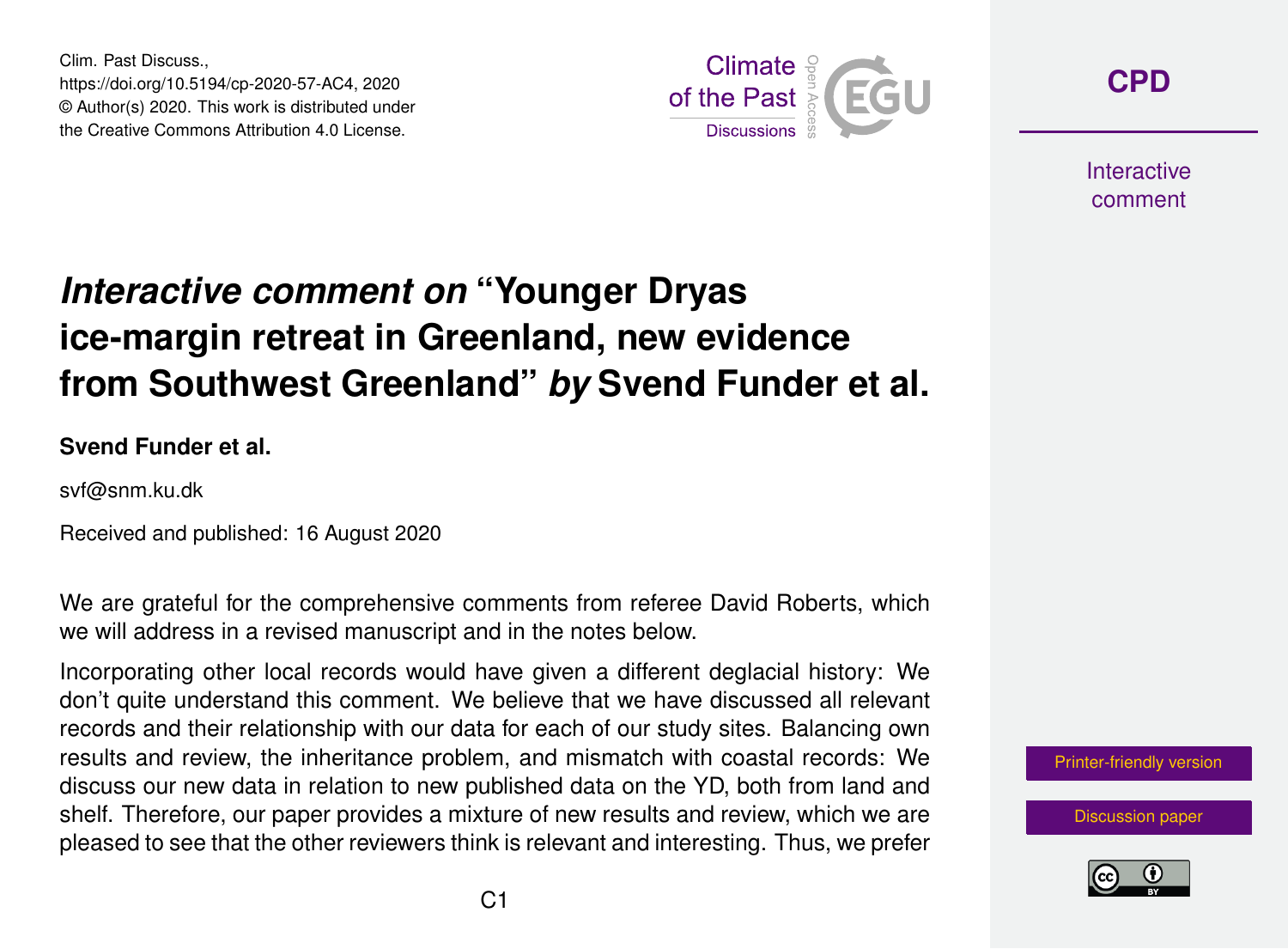to keep the current structure of the discussion, but will try to further include the new data into the discussion in the revised manuscript. We acknowledge the inheritance problem, as noted in our response to Nicolas Young, and will make adjustments in a revised manuscript. As to the mismatch with coastal records see notes below.

Specific comments Ice margin on inner shelf: what is unexpected is that it retreated during the YD. We have reformulated this sentence to make it more clear.

Rationale behind sites: The rationale of selecting the six sites on the inner shelf is to constrain the time when a contiguous ice margin on the shelf broke up and gave way to discrete ice streams in transverse troughs. We discuss our new data in relation to new published data on the YD, both from land and shelf.

Aquatic as opposed to glacial (which is widespread on the shelf to the north). We will specify the categories differentiated in the report by Roksandic (1979).

Retreat of the ice to the coast constrained to 11.5 to 10.5ka: As noted in comments to Richard Alley, there is large variation in the timing of deglaciation of the outer coast in Greenland, ranging from Allerød to Early Holocene, and the localities we sampled were under-explored. However, we agree that offshore work is highly needed to pin-point the timing of initial deglaciation after LGM and subsequent ice margin history until landfall, but that is beyond the scope of our contribution.

We will redraw Fig. 1b to show the location of dates in greater detail..

Statistical approach: If the uncertainty of the individual ages overlap we use them to calculate a mean age. If not, we identify them as outliers. Given the small sample size – 3 samples per site, we have not used more sophisticated methods to identify outliers, but we will keep this advice in mind in future work.

Combining the new data with pre-existing ages: We have compared our new data to existing data from nearby areas. However, all of the other sites are located tens of kilometers away (at a minimum) and it seemed unjustified to calculate a mean age. We

**[CPD](https://cp.copernicus.org/preprints/)**

Interactive comment

[Printer-friendly version](https://cp.copernicus.org/preprints/cp-2020-57/cp-2020-57-AC4-print.pdf)

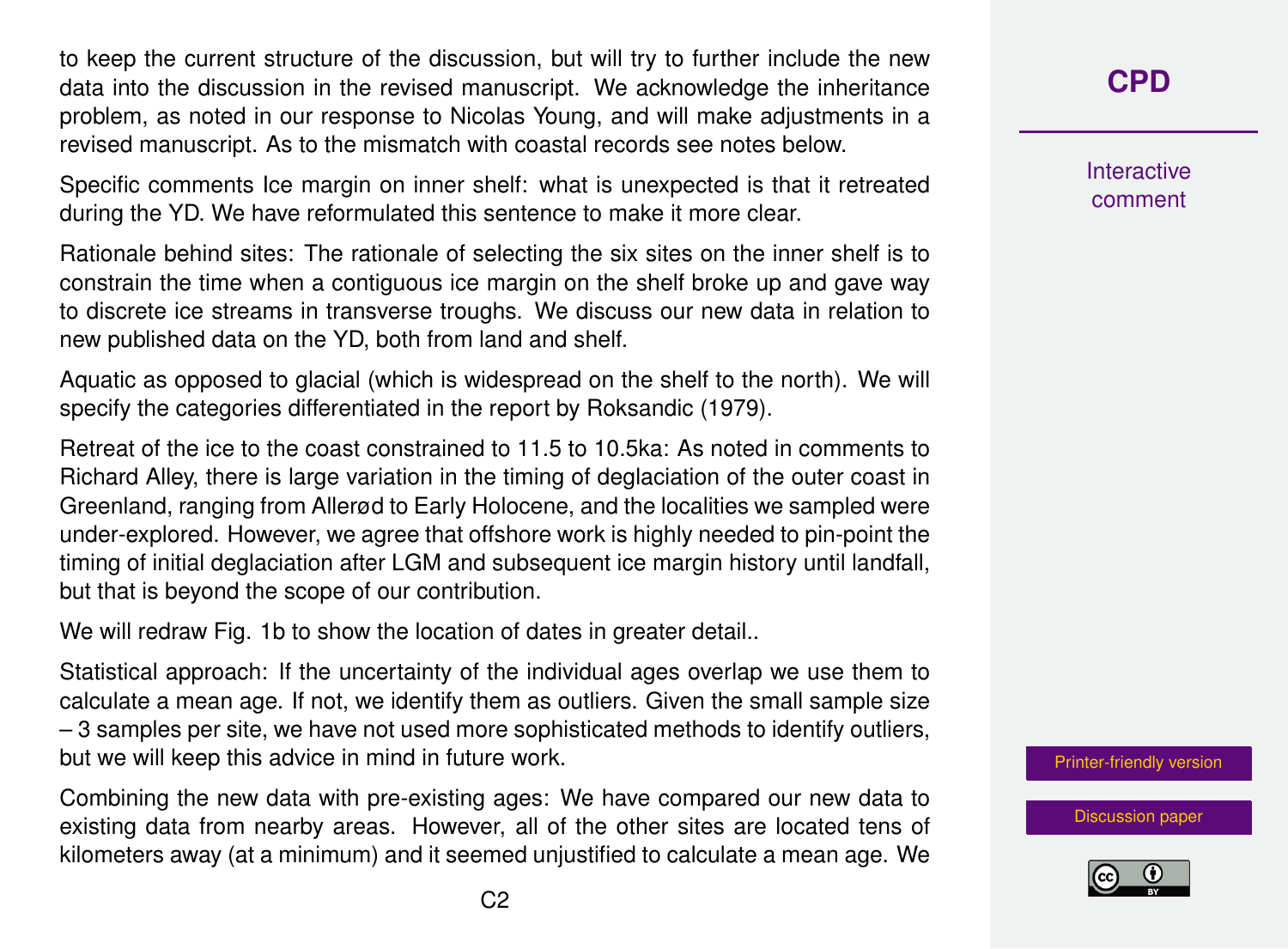did not use our new data to calculate retreat rates between the outer coast and the present ice margin as we feel this would be a different story, and anyway it would be just two points.

Buksefjord and Fisknenæsset: the comments raised about these two sites are very similar to the comments raised by Nicolas Young. We have addressed them in our response to his comments. Fiskenæsset. . ... local deglaciation at 10.6 - 10.5 ka: These minimum-constraint ages are from a trough 50 km to the north - considered to be the very last to be vacated of ice in this part of Greenland, postdating the deglaciation of the adjacent areas with several millenia (Weidick, 1976). Considering the large variations in YD ice margin behaviour, even between neighbouring troughs, and the early deglaciation of the shelf to the south we do not find our deglaciation ages out of line with previous studies, but we will discuss these data, and the "mismatch" between our data and those from the coast in greater detail.

Avigaat: We agree this is very poorly constrained as stated in the manuscript (and shown by the large uncertainty in fig. 3).

Paamiut: As noted in the text, the previous 11.7 ka 10Be date from the outer Kuanersoq trough dates thinning of the ice stream in the outer fjord, not deglaciation of the coast. Retreat from the shelf trough and into the fjord was dated by extrapolation by the authors to c. 11.0, so there are no overlapping ages.

Sermiligaarsuk based on one date: yes, we agree, this is not a robust deglaciation age. Averaging with other local deglacial ages, calculating retreat rates? We're not sure we completely understand this comment. True that our sample sites are just one point on several paleo-flowlines of the ice sheet, and we have a limited ability to gain knowledge on ice history before and after the timing of ice retreat at each of our sites.

ice steams sitting in the troughs later than the peripheral interstream areas: we need to go into more detail about this, with reference to previous studies, such as Roberts et al. 2009.

**[CPD](https://cp.copernicus.org/preprints/)**

Interactive comment

[Printer-friendly version](https://cp.copernicus.org/preprints/cp-2020-57/cp-2020-57-AC4-print.pdf)